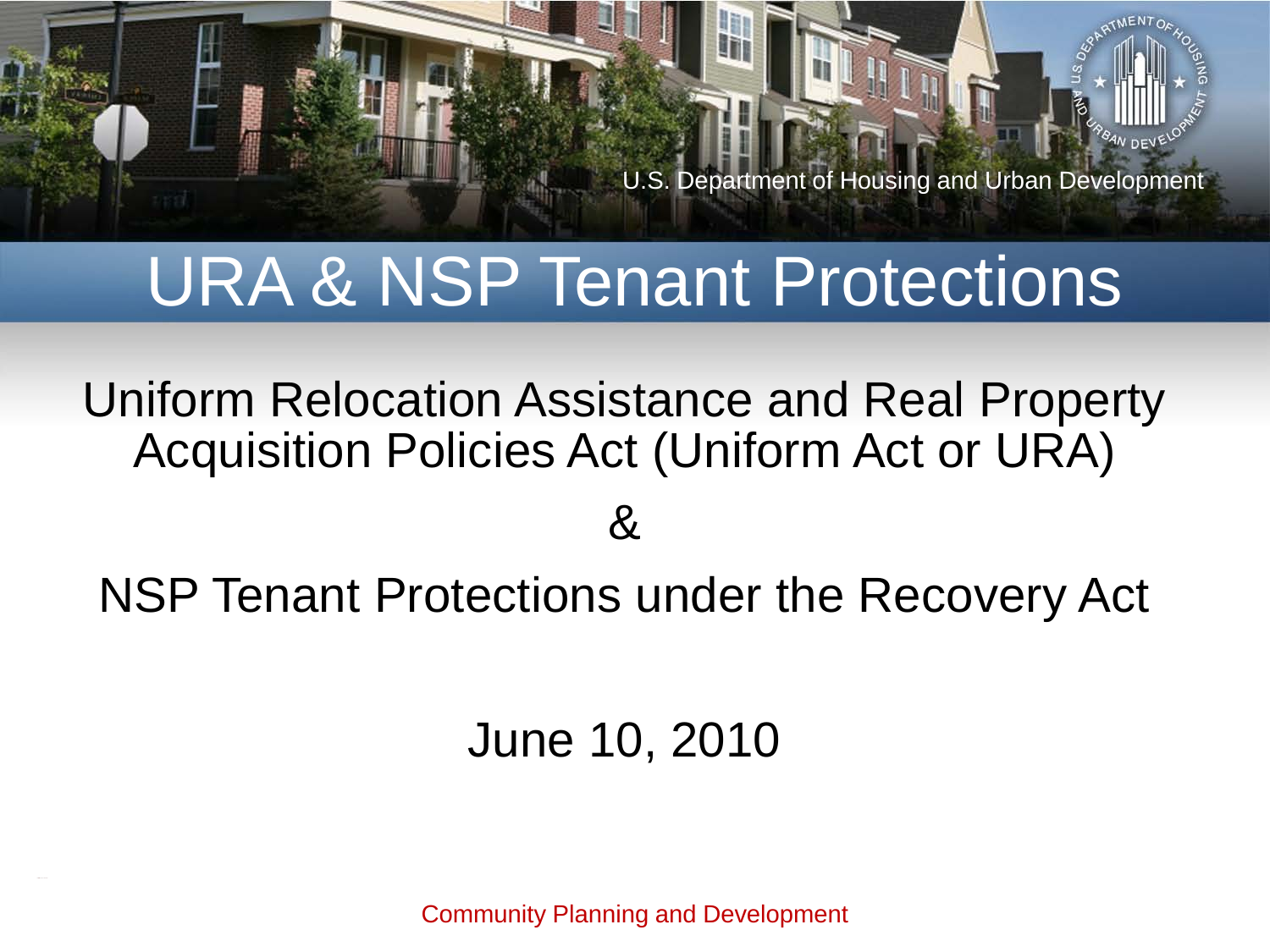#### Moderators and Q & A Format

- **Moderators** 
	- Joan Morgan, HUD
	- Bryan O'Neill, HUD
	- Les Warner, ICF
- How to ask questions
	- Change status in Live Meeting from green to purple
	- Press \*1 to ask a question through Premiere Conference
		- Provide Name and Organization
		- If question already answered, press \*2 to remove from queue
	- Change status back to green after question answered

of Housing and Urban Development • Community Planning and Development 2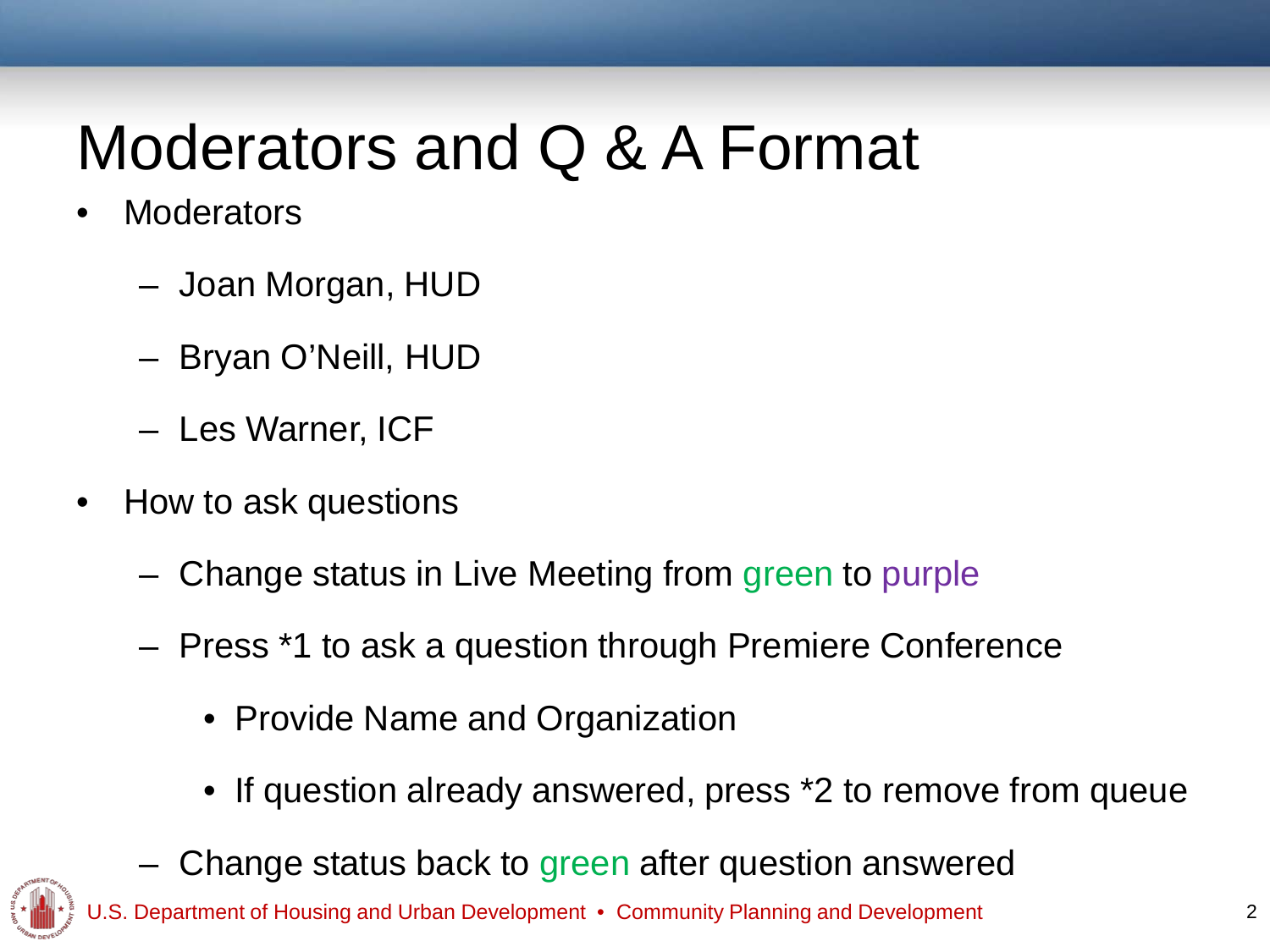## Uniform Act (URA)

#### • **Federal Law**

- Protects property owners and displaced persons
- Establishes minimum requirements for Federally funded programs/projects involving real property acquisition or relocation

#### • **Federal Regulations**

- 49 CFR Part 24 "Government-wide Rule"
- 24 CFR 570.606 HUD CDBG regulations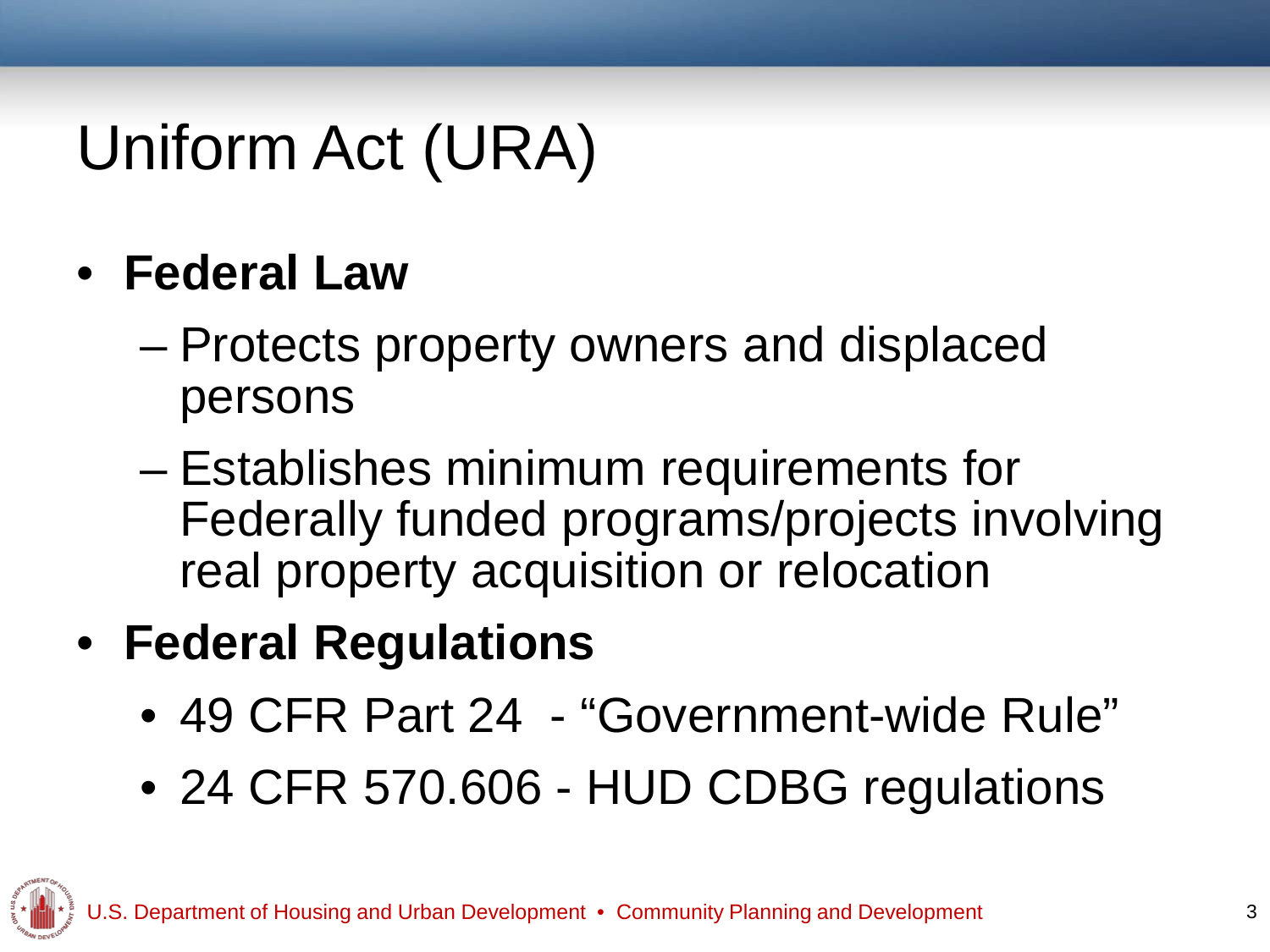# When is the URA Triggered?

When:

- Real property is acquired *or*
- Persons displaced as a direct result of acquisition, demolition, or rehabilitation
- **For** a Federally funded project
- Applies to government agencies, private organizations and persons who acquire real property or displace persons

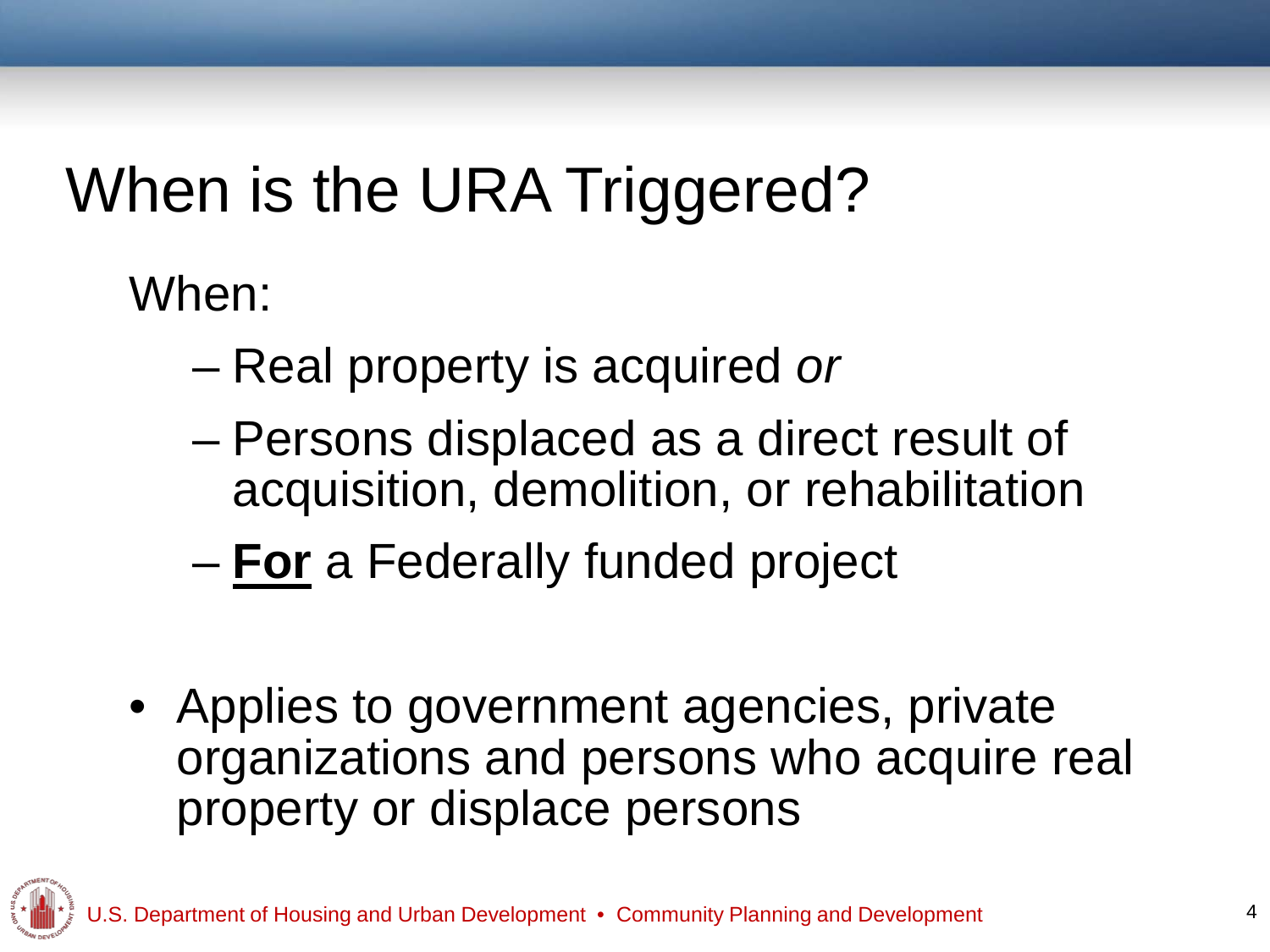#### ACQUISITIONS

- URA sets criteria for transactions subject to Subpart B (Involuntary acquisition)
	- In general, transactions where there is the threat of eminent domain are subject to Subpart  $\boldsymbol{\mathsf{B}}$
- Acquisitions documented as voluntary are not subject to Subpart B
- Owner/occupants are not eligible for relocation assistance when the transaction is a voluntary sale - not subject to Subpart B - **BUT tenants are eligible**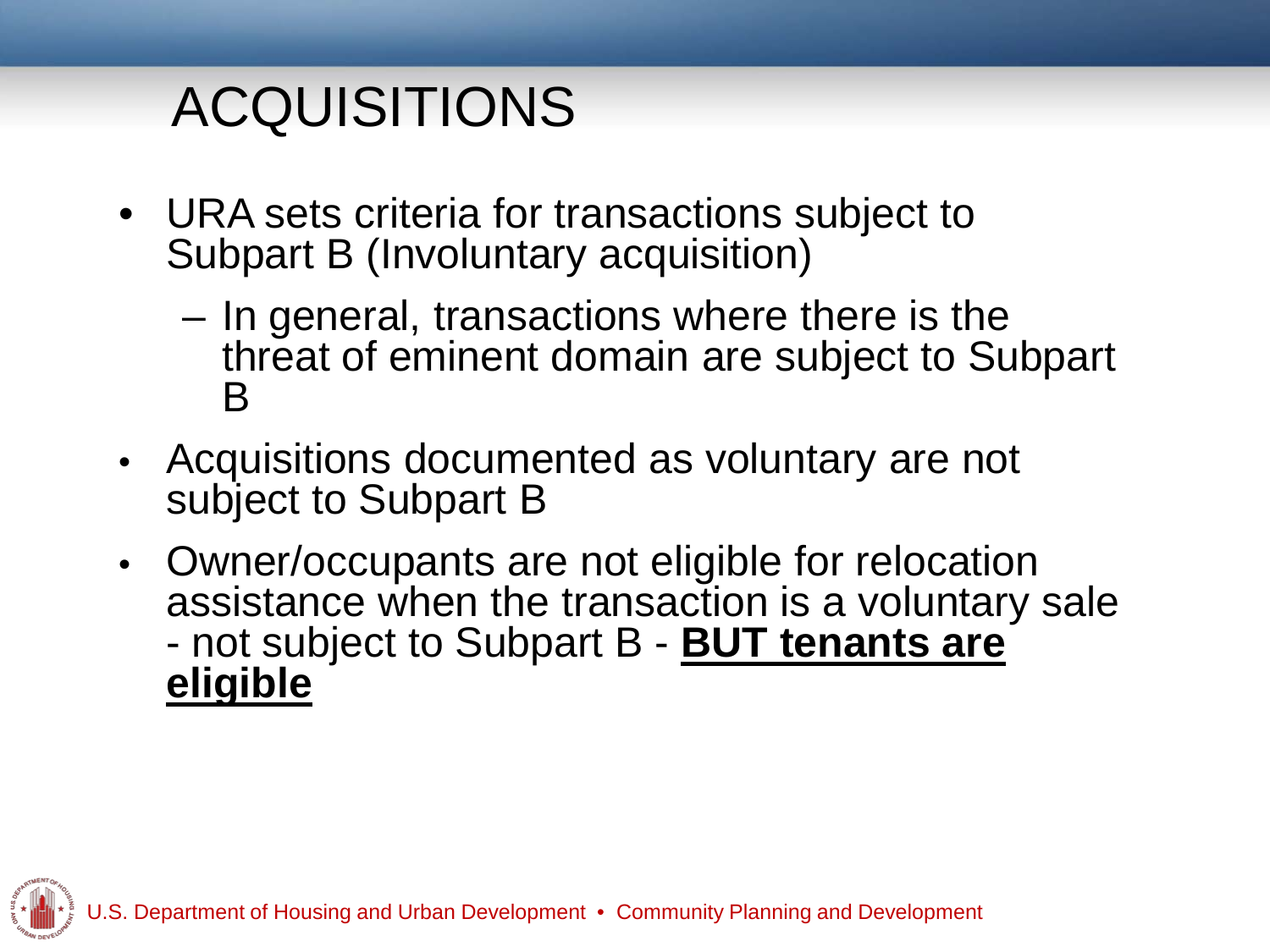# Acquisitions for NSP funded projects

- Most NSP acquisitions should be voluntary
- URA acquisition requirements apply if acquisition is NSP funded
- URA acquisition requirements also apply when acquisition not NSP funded but for NSP funded project
- URA requirements apply to acquisitions made by Grantees, Nonprofits, For-profits, Agents or consultants acting on grantee's behalf, and homebuyers
- Sample NSP Voluntary acquisition forms have been provided as attachments

rtment of Housing and Urban Development • Community Planning and Development  $6$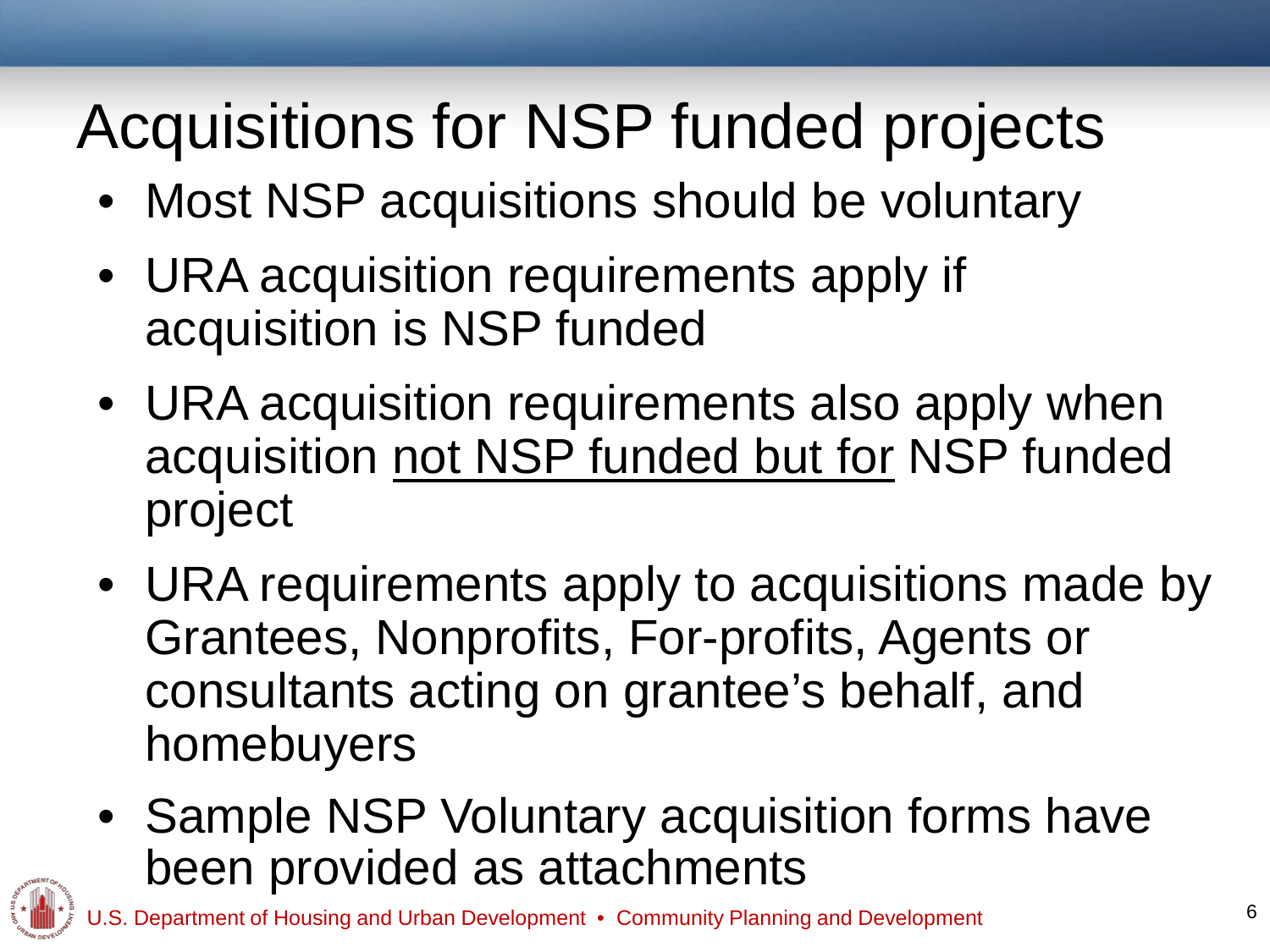### Relocation & NSP

- If "persons" (residential/nonresidential) displaced from *acquisition, rehabilitation or demolition* for NSP funded project, URA relocation requirements apply. (note: section 104(d) may apply in some situations)
	- Must determine if displaced persons eligible for URA relocation assistance
	- Eligible displaced persons entitled to:
		- Advisory services, notices, moving cost payments
		- Replacement housing payments for residential displacements
		- Reestablishment payments for some nonresidential displacements 7

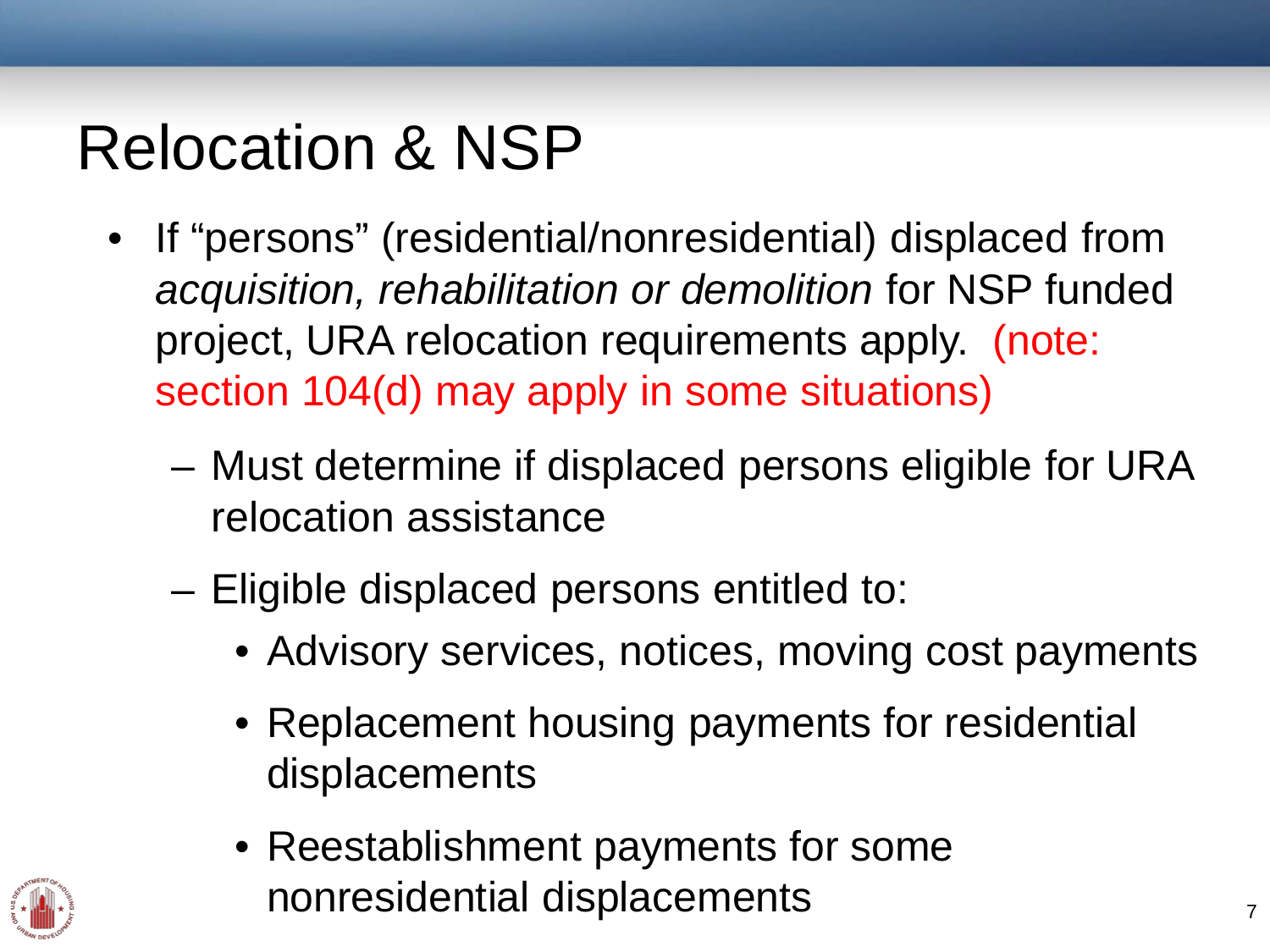#### Temporary Relocation

- Persons who must relocate temporarily may be eligible for:
	- Reimbursement for reasonable out-of-pocket expenses including moving costs & increased housing costs
	- Advisory services & notices
	- Temporary relocation not to exceed 1 year or permanent assistance must be offered
	- CDBG economic displacement requirements may apply (24 CFR 570.606(b)(2)(D)(1))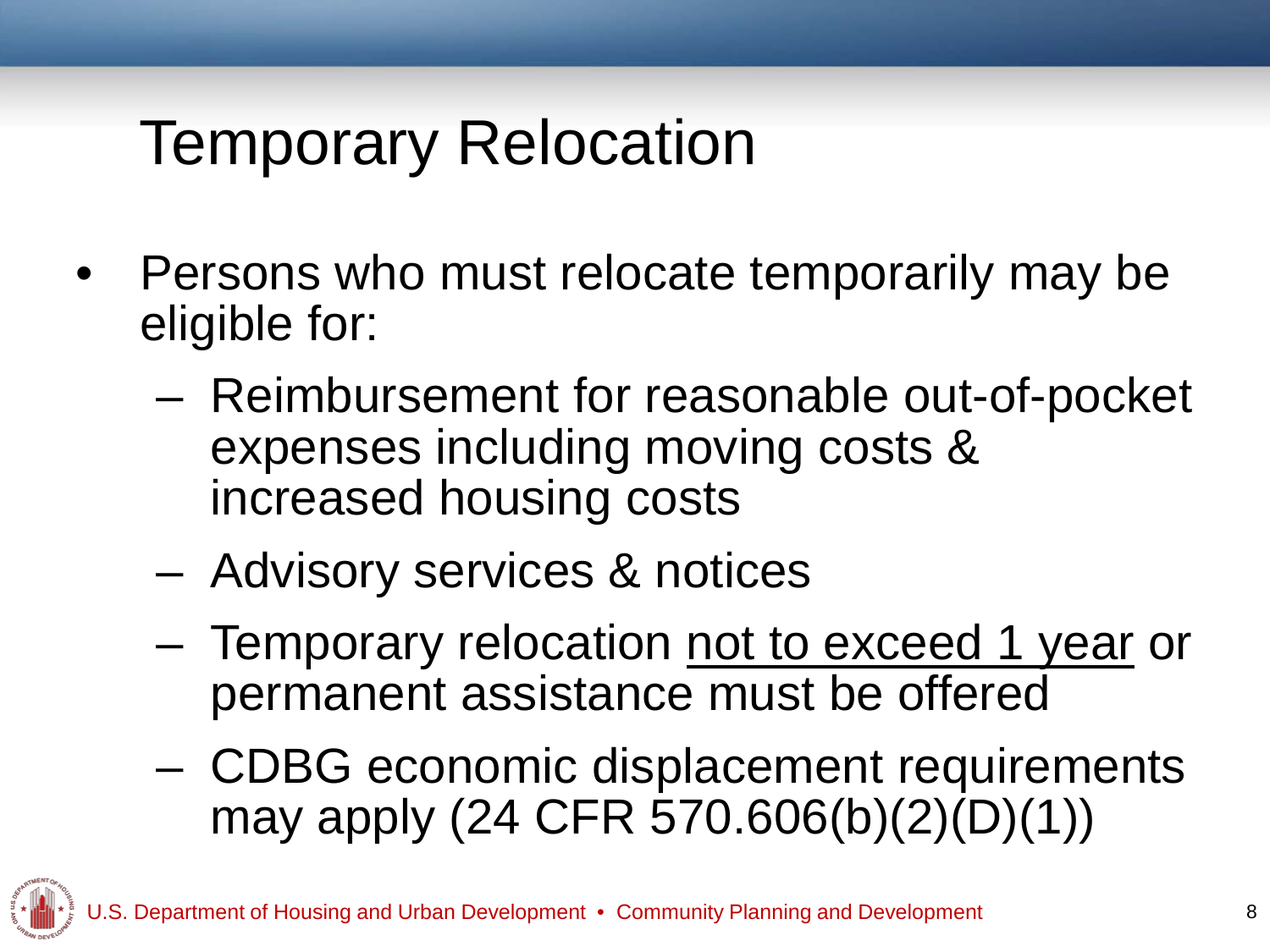### Section 104(d) Requirements

- Section 104(d) applies to CDBG & HOME programs (NSP = CDBG funding)
- 104(d) may be triggered in connection with demolition or conversion activities
- 104(d) 1-1 Replacement Housing Requirements waived (alternative requirements established)
- 104(d) RARAP & Relocation Assistance requirements not waived
- 104(d) Relocation costs may exceed URA costs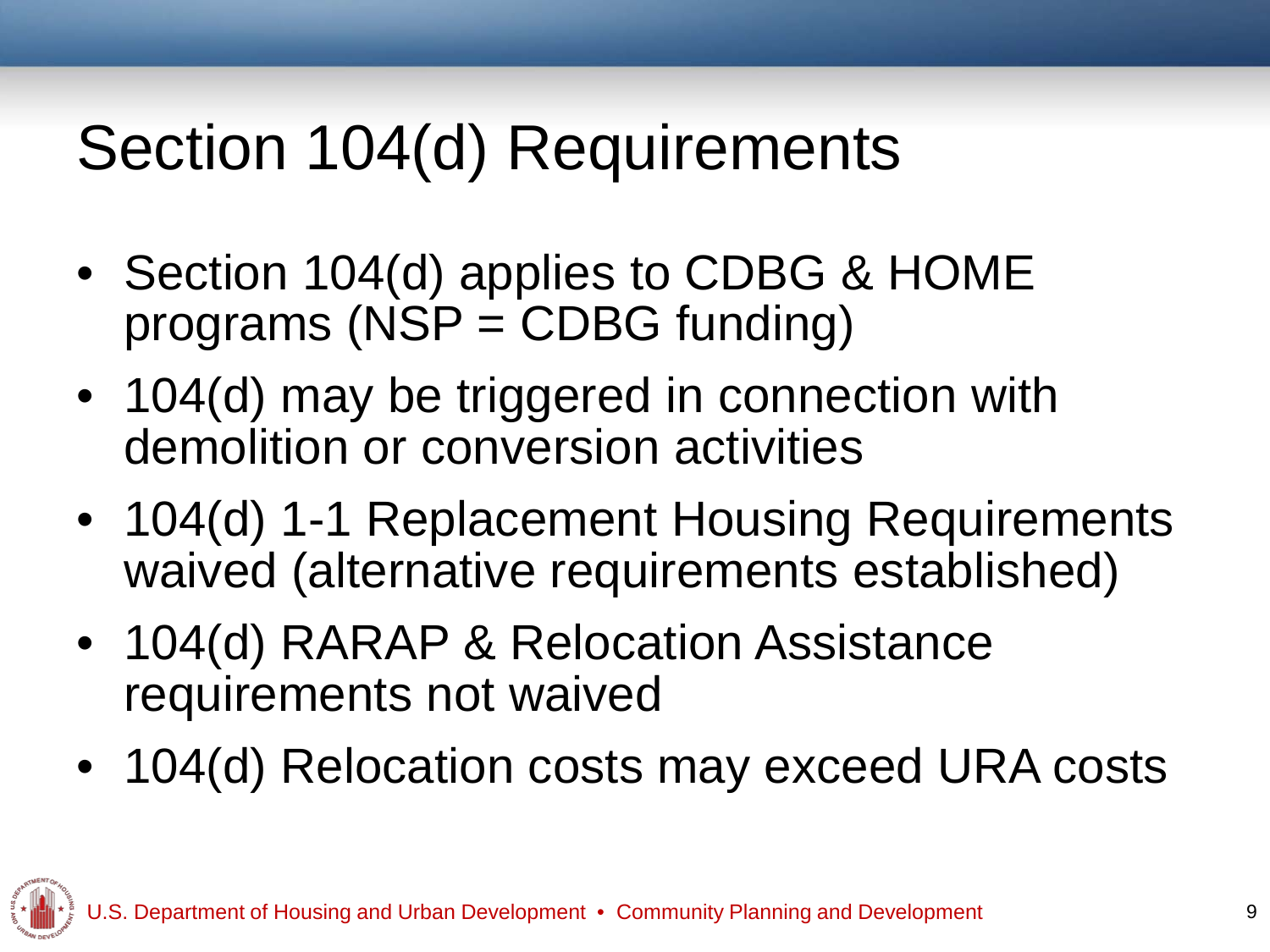## NSP Tenant Protections under the Recovery Act

- Statutory "Recovery Act" protections for "bona fide" tenants in occupancy when unit acquired by initial successor in interest (ISII) through foreclosure (note: ISII usually lender)
	- "Bona fide" tenant:
		- Not former mortgagor;
		- Lease/tenancy is arms length transaction; and
		- Lease/tenancy requires rent not substantially less than fair market rent for property
			- Written lease/tenancy not required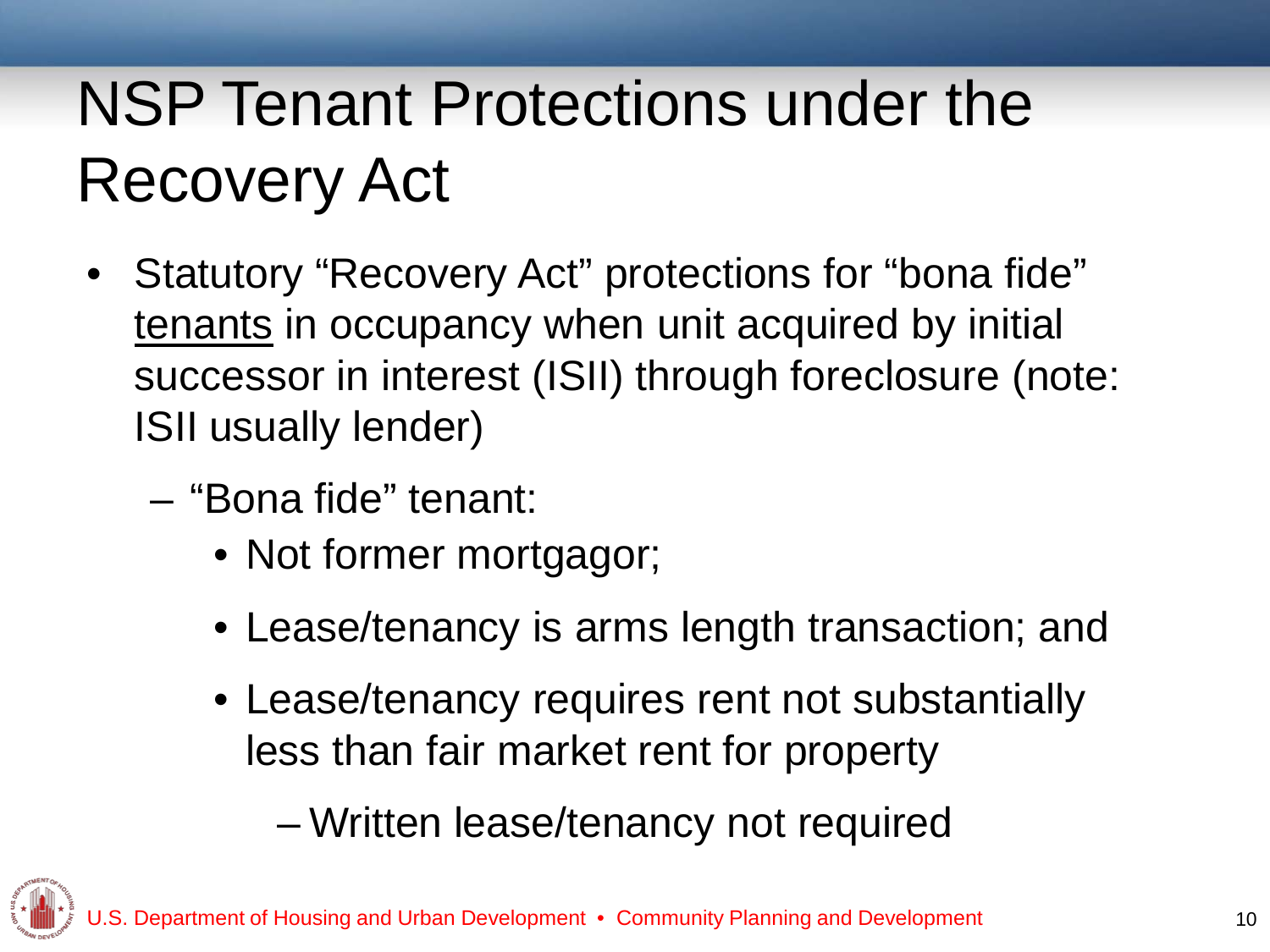# NSP Tenant Protections under the Recovery Act

- Grantee must document compliance
	- If "bona fide" tenant in occupancy, must have minimum 90 day notice to vacate. In some cases, remainder of lease/tenancy must be honored
	- If not occupied, determine property was not occupied by "bona fide" tenant at time of notice of foreclosure or tenant received required NSP Tenant Protections Notice to vacate
	- If tenant has Section 8 assistance, must continue lease & HAP contract

Department of Housing and Urban Development • Community Planning and Development 11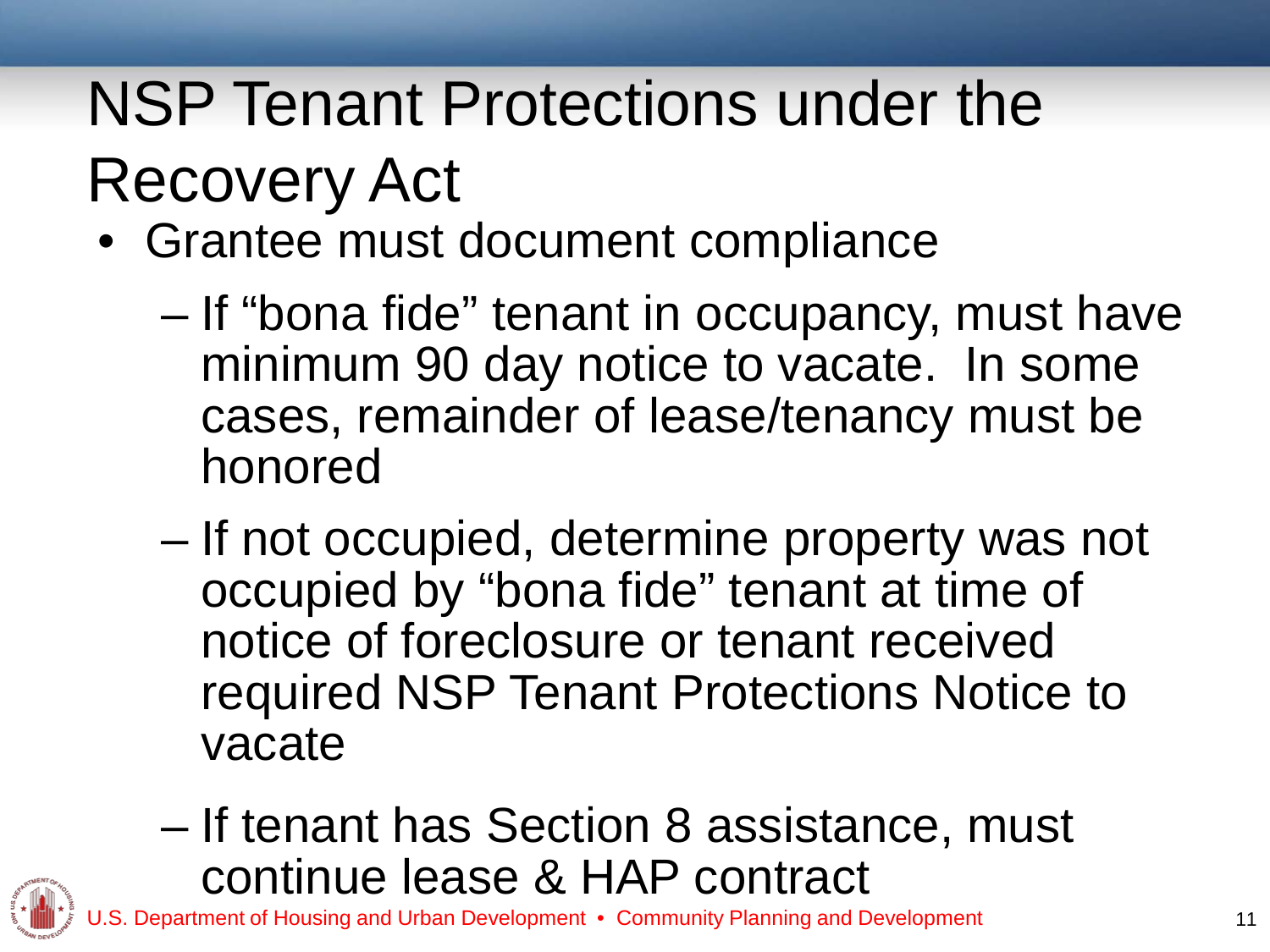#### Planning for Compliance

- Establish a voluntary acquisition process and standard forms
- Establish property search criteria to avoid properties with potential relocation or Tenant Protection compliance issues
- Persons eligible for NSP Tenant Protections-Recovery Act not automatically eligible for URA assistance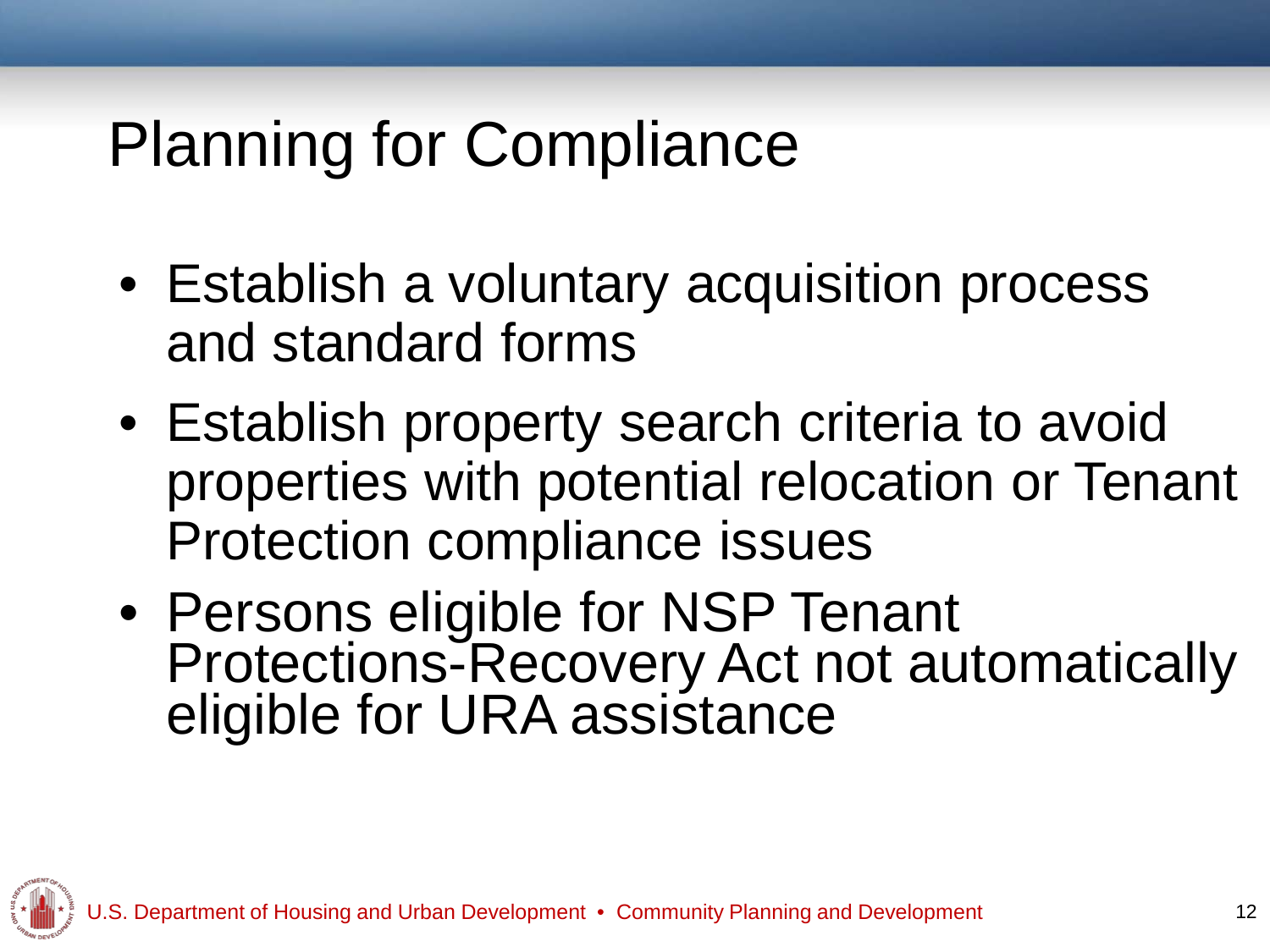## NSP Help/Resources

- HUD NSP Acquisition & Relocation Resources Website
	- <http://www.hud.gov/offices/cpd/library/relocation/nsp/index.cfm>
- NSP Exchange Website [\(www.hud.gov/nspta,](http://www.hud.gov/nspta) OR<http://hudnsphelp.info/>)
- NSP Tenant Protections Guidance Memo, [http://www.hud.gov/offices/cpd/library/relocation/nsp/pdf/nsp-tenant-protection-](http://www.hud.gov/offices/cpd/library/relocation/nsp/pdf/nsp-tenant-protection-5272010.pdf)[5272010.pdf](http://www.hud.gov/offices/cpd/library/relocation/nsp/pdf/nsp-tenant-protection-5272010.pdf)
- Learning Center [\(http://hudnsphelp.info/index.cfm?do=viewLearningCenter](http://hudnsphelp.info/index.cfm?do=viewLearningCenter))
	- Webinar audio and presentation materials